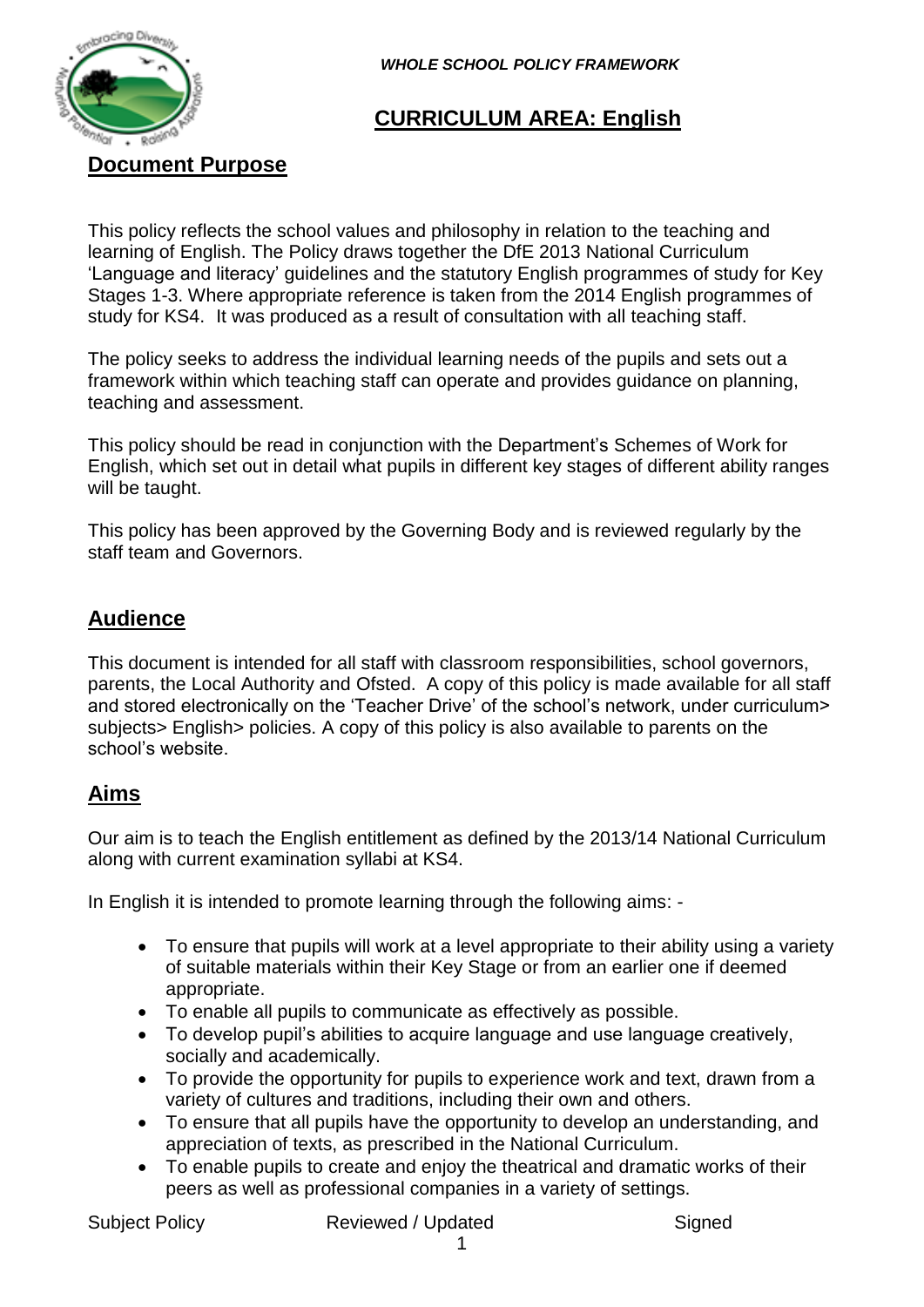- To liaise with other external agencies eg speech and language therapy, OT.
- To practise flexibility as an integral part of Long Term Planning in order to reflect the interest, emotional well-being and enthusiasm of our students.
- To develop the pupil's ability to express their thoughts and feelings by promoting considered use of language in their responses to personal events, ideas, literary texts and other media.
- To provide opportunities for students to reach their potential in functional literacy where appropriate.

Within our English Department, we will continue to provide a positive, secure and caring learning environment for us all. Staff should also be aware of their general responsibility for safeguarding students when using online or digital devices as outline in the Online Safety Policy.

# **The Nature of the Subject at Pendle Community High School**

This is provided by:

- a consistent approach to Literacy across all subject areas
- careful selection of texts
- a whole school agreed approach to the teaching and learning of synthetic phonics
- support from visiting specialists, visits to workshops etc.
- ensuring a full range of learning objectives that support the students' spiritual, moral, social and cultural development.
- ensuring a classroom ethos that is risk free
- opportunities for reflection are provided for in lesson design
- interaction between pupils, teachers and TA's upholds the students' spiritual, moral, social and cultural development.

### **Class organisation and teaching and learning styles**

All teachers at PCHS are teachers of English and as such will ensure that Literacy is a focus within their lessons.

Each teacher of discrete English lessons, with the support of the English co-ordinator and senior management team, is responsible for the English lessons taught in their classes.

English lessons are mainly structured to include:

- A stimulating starter activity.
- The sharing of the lesson objective using the agreed AFL WALT format.
- A focussed main activity to include whole class, group, paired and individual work.
- A plenary to consolidate, where appropriate.

### **Reading**

At Pendle Community High School we celebrate the importance of reading as a life skill – essential for the progression of pupils' intellectual and social development through life.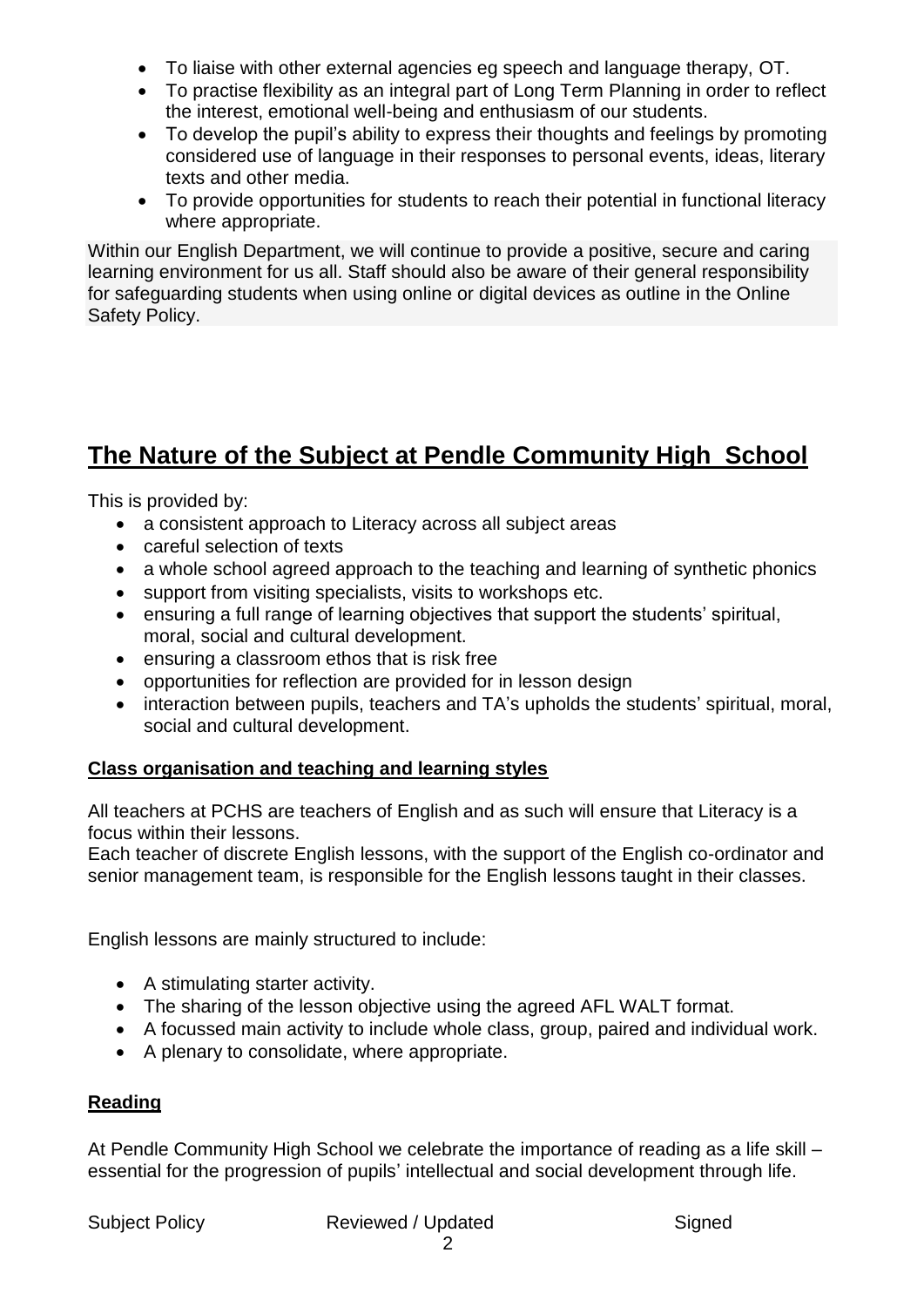Reading involves all aspects of pre-reading and reading skills, and includes skills in looking, scanning, memory, visual perception and discrimination, sequencing, auditory and cognitive skills. Pupils learn that objects, drawings, photographs, pictorial symbols and written words carrying meaning and respect objects and ideas in the everyday world. Through continued experience of handling books and listening to stories, rhymes and poetry, pupils are encouraged to develop an interest in the written word, books, and reading for pleasure as well as for functional purposes.

Whole class, shared, guided and modelled reading learning objectives are taught. Age and ability appropriate texts have been carefully chosen to ensure all students have access to the KS3 and4 programmes of study. However, as the school population changes, texts are chosen from the content from an earlier key stage, as appropriate.

Guided reading will be an integrated part of the curriculum as are individual reading programmes - where students work at their own ability appropriate level on a commercial reading scheme. The school has recently invested considerably in numerous reading schemes, an audit of which can be found in Room GLT07. The schemes span a broad reading range from:pre readers with no vocabulary to books with a reading age of 12 yrs. Many of these books are available as e-books, these will shortly be available on the ' network. Students whose reading ages have exceeded the commercial schemes have free choice of a widening range of age and ability appropriate texts from our well-stocked library. In addition to this it is planned that the students will take home age and ability appropriate library books each month. Students also have the opportunity and are encouraged to read a wider range of books, magazines and newspapers and use reading scheme CD roms. A recent acquisition in the Department has been 9 e-readers: they were trialled with years 10 and 11 in 2016. There have been difficulties with the Kindle App and its ability to 'role-out' texts simultaneously. Also students have struggled to focus on the 'reading' whilst negotiating the technology.

We aim to listen to our students read from their reading scheme everyday during 'ERIC' time, at the beginning of the afternoon.

Lesson design and teaching and learning at Pendle Community High School make close connections between reading and writing, modelling reading strategies and widening reading repertoires. Through exploring and analysing texts and their features and relating the author's purpose with language, structure and organisation, students learn that reading is purposeful, exciting and fun.

The Department will also try to celebrate World Book Day and National Poetry Day with a view to enhancing understanding and learning.

English at Pendle Community High School is designed to encourage students, as they mature, to write as a reader and read as writers.

The Department also provides a well stocked library that includes:

- CD's
- Phonic games
- 'Bag Books' multi-sensory books specifically for PMLD/SLD students. (These can be borrowed by staff for narrative therapy story sessions too.)
- Sensory books
- A wide range of age appropriate, recent and classical fiction texts
- A constantly updated stock of non-fiction texts
- 'First News' a news paper for reluctant readers
- A variety of football programmes and magazines.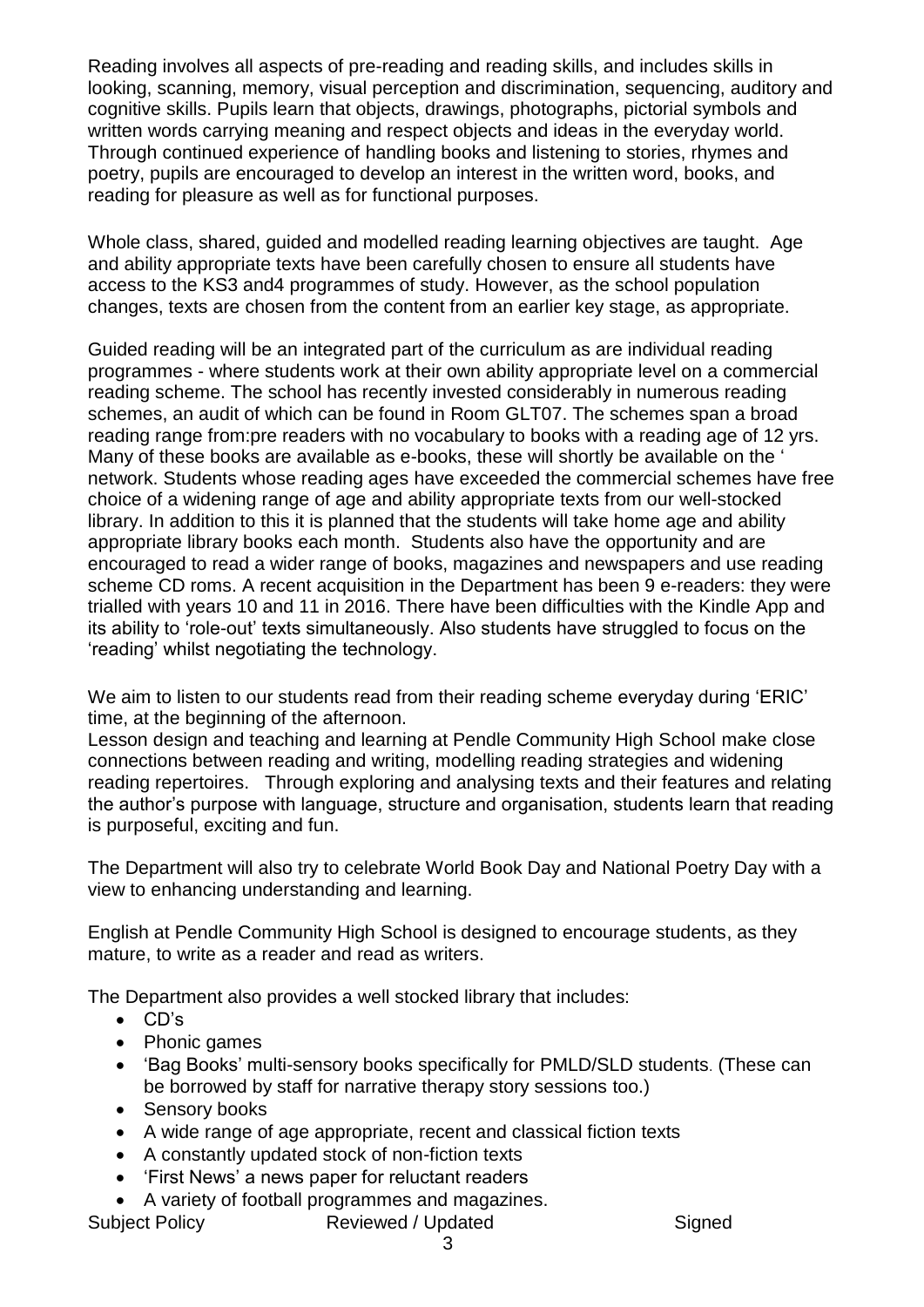The Library continues to be open to students at break times and via its long standing lunchtime club.

## **Writing**

At Pendle Community High School we celebrate the importance of writing as a life skill – essential for the progression of pupil's intellectual and social development through life. Writing includes all aspects of pre-writing as well as writing skills, expression and composition. It encompasses skills in hand-eye co-ordination, visual perception and discrimination, memory and sequencing and organisational skills. It involves pupils in learning that the marks they make on paper can be used to carry meaning to others. It is a complex process, which begins with making marks and scribbling, and progresses to meaningful marks, and writing well formed letters, and sentences using spacing, spelling and punctuation.

Whole class shared, guided and modelled writing objectives are taught. Age and ability appropriate tasks have been carefully chosen to ensure all students have access to the curriculum and strategy.

Guided writing is an integrated part of the curriculum – where students work in small, ability appropriate groups supported by either the teacher or the TA.

Through the teaching of non-fiction writing and cross-curricular writing, students learn how to write:

- To inform
- To recount (Through journals and autobiographies as well as events)
- To explain
- To instruct
- To persuade
- To argue
- To analyse and evaluate

Recent intervention strategies have seen the introduction of the development and enhancement of writing. Therefore, it is hoped that through the teaching of narrative writing, students learn how to write in the following genres:

- Mystery
- Romance
- Diary story
- Children's fiction
- Folk retelling
- Horror / Ghost
- Science Fiction
- Adventure
- Biography

### **A sequence for teaching guided writing :**

- **1.** Establish and share clear objectives
- **2.** Provide examples
- **3.** Explore the features of the text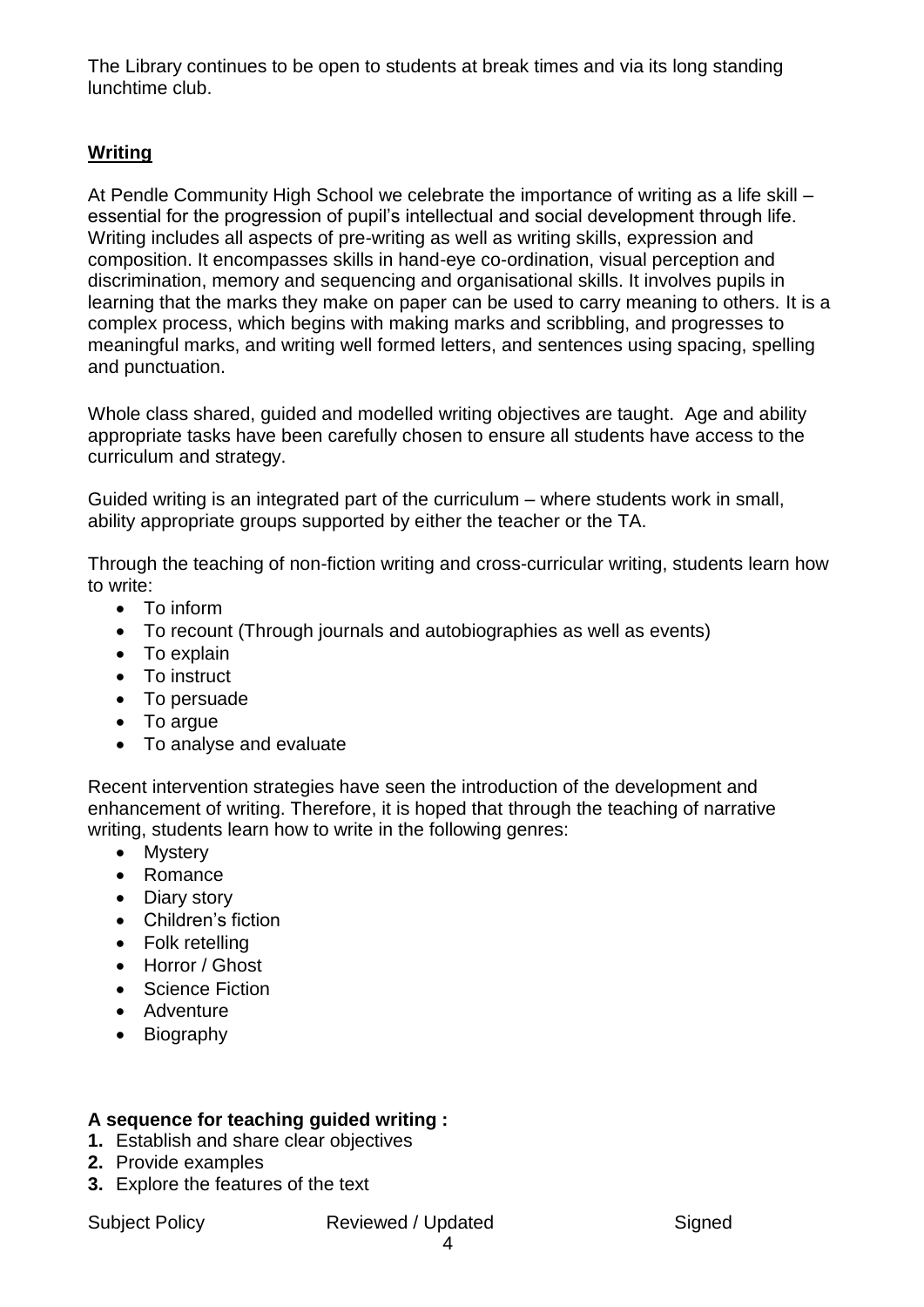- **4.** Define the conventions
- **5.** Model how it is written
- **6.** Compose together
- **7.** Scaffold the first attempts writing frames
- **8.** Independent or supported writing drafting and editing
- **9.** Draw out key learning plenary
- **10.**Review

During modelled and shared writing sessions, teachers at Pendle Community High School keep the focus on the objective, think aloud about choices and ideas, rehearse sentences aloud before writing, constantly reread, take it one step at a time and prompt, sift and analyse contributions. Where appropriate, students use wipe boards to plan and draft their sentences before committing to paper.

When students are ready to write independently they are taught to write sentences by:

- Saying aloud what they want to write about
- Composing a sentence orally before writing it
- Re-reading what they have written to check that it makes sense

And to progress:

- Sequencing sentences to form short narratives
- Read aloud their writing loud enough to be heard by peers and staff
- Discuss what they have written with peers and staff.

Currently Reading Journals are used to record student responses to a text, characters, plot and setting. Future plans could see journals used to record responses to holidays and special events.

#### **Spelling and Phonics**

At Pendle Community High School students often exhibit delayed phonetic development. The school has adopted the synthetic phonic approach to learning and teaching phonics. It is systematically taught via a regular discrete lesson each week. **All staff** in school agreed the approach. Where possible, curriculum opportunities will be sought to apply the skills being taught in English phonic lessons. Phonic skills are occasionally taught through the starter activities of English lessons and also discretely as part of the spelling lesson. Each English teacher has specific resources to support the learning and teaching of phonics and spellings. The major resources in the school are Letters and Sounds and Early Phonics for secondary pupils. The majority of staff have received a recent update in supporting and developing their understanding of phonic principles. (06.11.12) Due to the learning needs of some of our students, particularly those on the Autistic Spectrum or with a Down's syndrome diagnosis, the staff will also use other recognised teaching methods to aid progression in reading, such as 'sight words' - look and say. The school feels that the English Department are skilled and confident in choosing and using whatever works for each student in developing their reading skills. Of course this must be shared with all staff teaching a particular student.

In addition to this, students are encouraged to use dictionaries, wordbooks or mini wipe boards to attempt to spell unfamiliar words in all lessons where writing is required.

Students learn the following aspects of phonics and spellings:

 Phase One of Letters and Sounds concentrates on developing a student's speaking and listening skills and lays the foundations for the phonic work which starts in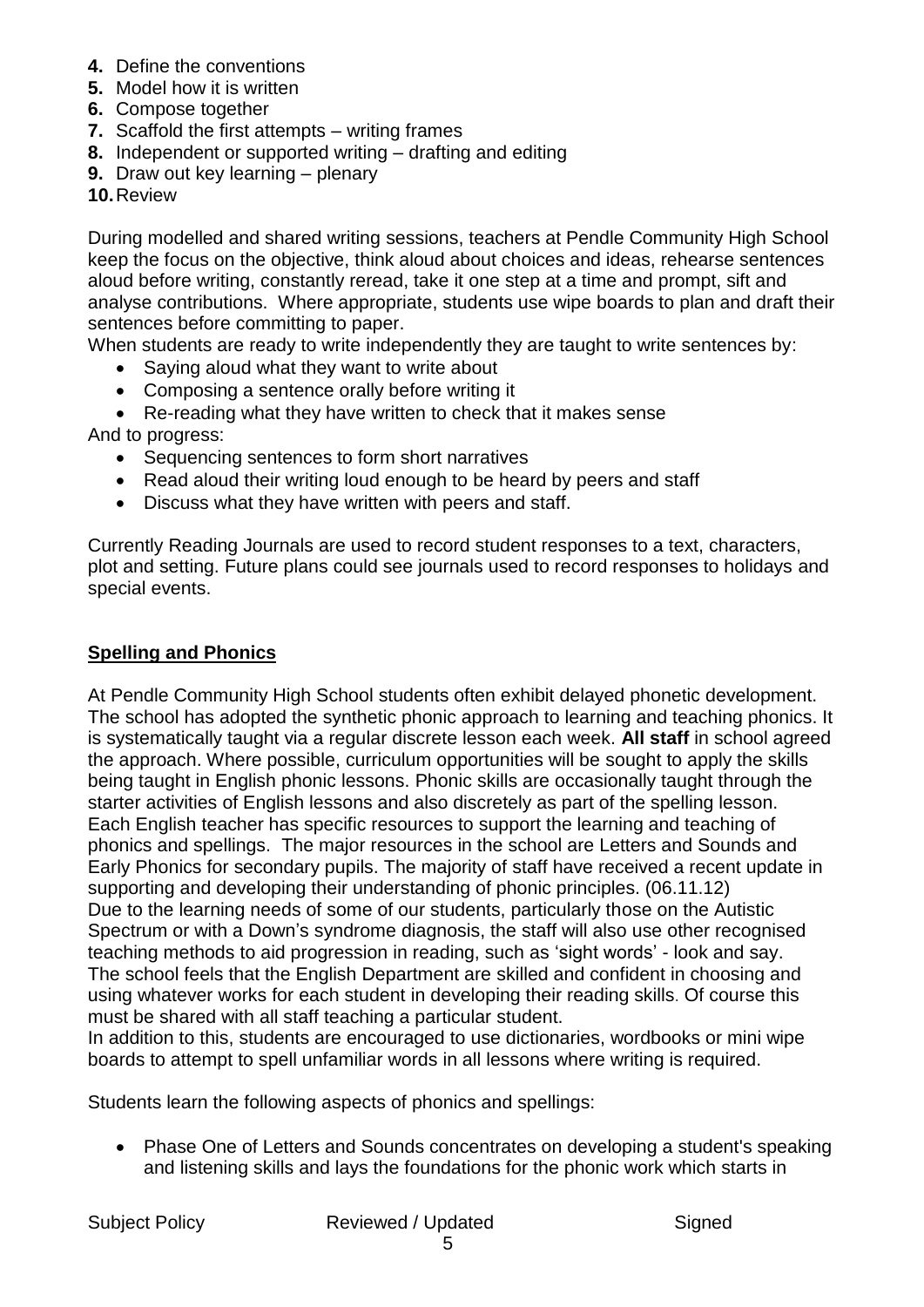Phase 2. The emphasis during Phase 1 is to get students attuned to the sounds around them and ready to begin developing oral blending and segmenting skills.

- Phase 1 is divided into seven aspects. Each aspect contains three strands: Tuning in to sounds (auditory discrimination), Listening and remembering sounds (auditory memory and sequencing) and Talking about sounds (developing vocabulary and language comprehension).
- Phases 2-6 include the aspects below:
	- o Recognising and reading letter sounds and letter names.
	- o Common phonic blends
	- o Segmenting/decoding words
	- $\circ$  Reading then spelling high frequency words common letter clusters
	- o Key words from the Letters and Sounds programme.
	- o Vowel choices
	- o Pluralisation
	- o Word endings / beginnings
	- o Prefixes and suffixes
	- o Contractions
	- o Spelling rules

Spelling is taught as a discrete English lesson to students who have a solid grasp of letter recognition and initial blending of CVC words. It is consistently reinforced through all subjects across the curriculum, as staff can access the English input into a student's IEP. Staff should teach from the 'Statutory requirements from the National Curriculum English Appendix 1: Spellings.' (Years 1-6) with support from the 'Violet Brand' Scheme. A spelling test is administered every year, so that progress in spelling can be reported to parents for those students who can confidently respond with the correct sound to graphemes (letters or groups of letters) for all 40+ phonemes, read common exception words and blend sounds in unfamiliar words. For students who are unable, as yet, to confidently apply phonic knowledge and skills to decode words, the annual review will record the progress in letters and Sounds and the HFW lists.

Students are also encouraged to:

- have a go,
- recognise and record personal errors,
- sound out words phonetically and by syllables,
- draw on known words, analogies, roots, derivations, word families, morphology and familiar spelling patterns,
- identify challenging words and learn them,
- use a spell checker when working on the computer.

#### **Grammar**

Adults in school model correct grammar implicitly across the curriculum through their interaction with the students either via spoken English or reading. Explicit knowledge of grammar is taught as part of the main reading, writing and spoken aspects of the English lesson and is also reinforced across the curriculum. Stimulating starter activities allow teachers to focus on sentence level objectives and making learning fun. Specific sentence level learning objectives are taken from the NC 'Statutory requirements from the National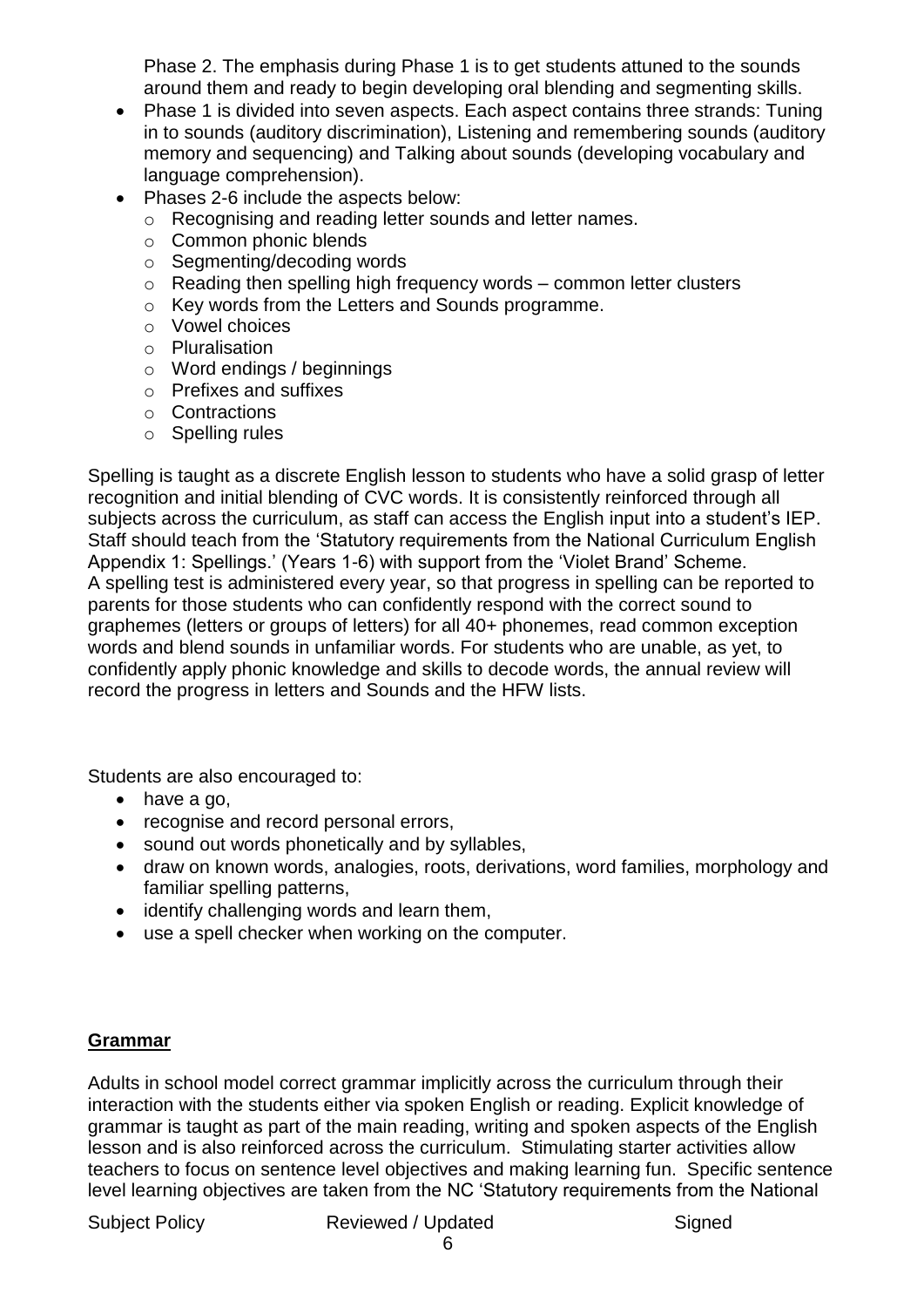Curriculum English Appendix 2: Vocabulary, grammar and punctuation.' (Years 1-6) and B Squared writing assessment documents.

Students are taught about

- Sentence construction *(leaving spaces, joining words and sentences with conjunctions)* and punctuation *(using a capital letter and a full stop, question mark or exclamation mark, capital letters for names, places, people, the days of the week and the personal pronoun I)* Students can then be taught the concepts from, 'Statutory requirements from the National Curriculum English Appendix 2:Vocabulary, grammar and punctuation.' (Years 1-6)
- Paragraphing and cohesion
- Stylistic conventions of non fiction texts
- Standard English and language variation

Students are also constantly encouraged to say what they want to write, write it and read it back to make sure it makes sense, editing it as appropriate.

## **Handwriting**

Handwriting and mark making is taught to students in a variety of ways from marks made in a variety of medium, either independently or with support, letter formation, progressing to a handwriting scheme. The Department are focused upon students producing legible, fluent writing with an eventual progression to cursive, speedy handwriting where appropriate.

The Department has invested in the following handwriting schemes:

- 'Speed Up!' A [Kinaesthetic Programme to Develop Fluent Handwriting](http://www.amazon.co.uk/Speed-Up-Kinaesthetic-Programme-Handwriting/dp/1855033860/ref=sr_1_2?s=books&ie=UTF8&qid=1424343378&sr=1-2&keywords=handwriting+scheme) (L. Addy & R. [Lawrie\)](http://www.amazon.co.uk/Speed-Up-Kinaesthetic-Programme-Handwriting/dp/1855033860/ref=sr_1_2?s=books&ie=UTF8&qid=1424343378&sr=1-2&keywords=handwriting+scheme)
- [Finger Gym: Developmental games to improve language,](https://www.amazon.co.uk/gp/product/190645325X/ref=oh_aui_search_detailpage?ie=UTF8&psc=1) fine motor skills and [handwriting](https://www.amazon.co.uk/gp/product/190645325X/ref=oh_aui_search_detailpage?ie=UTF8&psc=1) Galina Dolya & Judy Holder
- Fine Motor [Skills: Photocopiable Activities to Improve](https://www.amazon.co.uk/gp/product/1855034042/ref=oh_aui_search_detailpage?ie=UTF8&psc=1) Motor Control (Hill, Mark, Hill, Katy, Barnes, Rebecca)
- **'**[Write from the start': Unique Programme to Develop the Fine Motor and Perceptual](http://www.amazon.co.uk/Write-start-Programme-Perceptual-Handwriting/dp/1855032457/ref=sr_1_3?s=books&ie=UTF8&qid=1424343378&sr=1-3&keywords=handwriting+scheme)  [Skills Necessary for Effective](http://www.amazon.co.uk/Write-start-Programme-Perceptual-Handwriting/dp/1855032457/ref=sr_1_3?s=books&ie=UTF8&qid=1424343378&sr=1-3&keywords=handwriting+scheme) Handwriting. [Ion Teodorescu](http://www.amazon.co.uk/Ion-Teodorescu/e/B0034Q71C2/ref=dp_byline_cont_book_1) & [Lois Addy](http://www.amazon.co.uk/s/ref=dp_byline_sr_book_2?ie=UTF8&field-author=Lois+Addy&search-alias=books-uk&text=Lois+Addy&sort=relevancerank)
- **'**A Hand for Spelling': A spelling scheme in cursive writing (C. Cripps)

The schemes are stored in a filing cabinet in the recess off the KS4 section of the main teaching corridor, opposite GLT01. Staff and TA's are responsible for photocopying materials for their own students. The English Co-ordinator will ensure that master copies are available.

Staff should select the appropriate scheme for each individual student, dependent upon their fine motor development and statement objectives. It is therefore not intended that a whole class follow the same scheme.

Students are encouraged to choose whether they use a pen or a pencil for their written work, however if staff feel that they are capable of writing as neatly with a pen as with a pencil, they can request that a pen is used. There is a wide selection of pens available for the students to choose from, across the curriculum.

Across the curriculum, students are reminded about good presentation and cursive handwriting, where appropriate in all their written work. Students who find handwriting difficult are encouraged to present their work using ICT.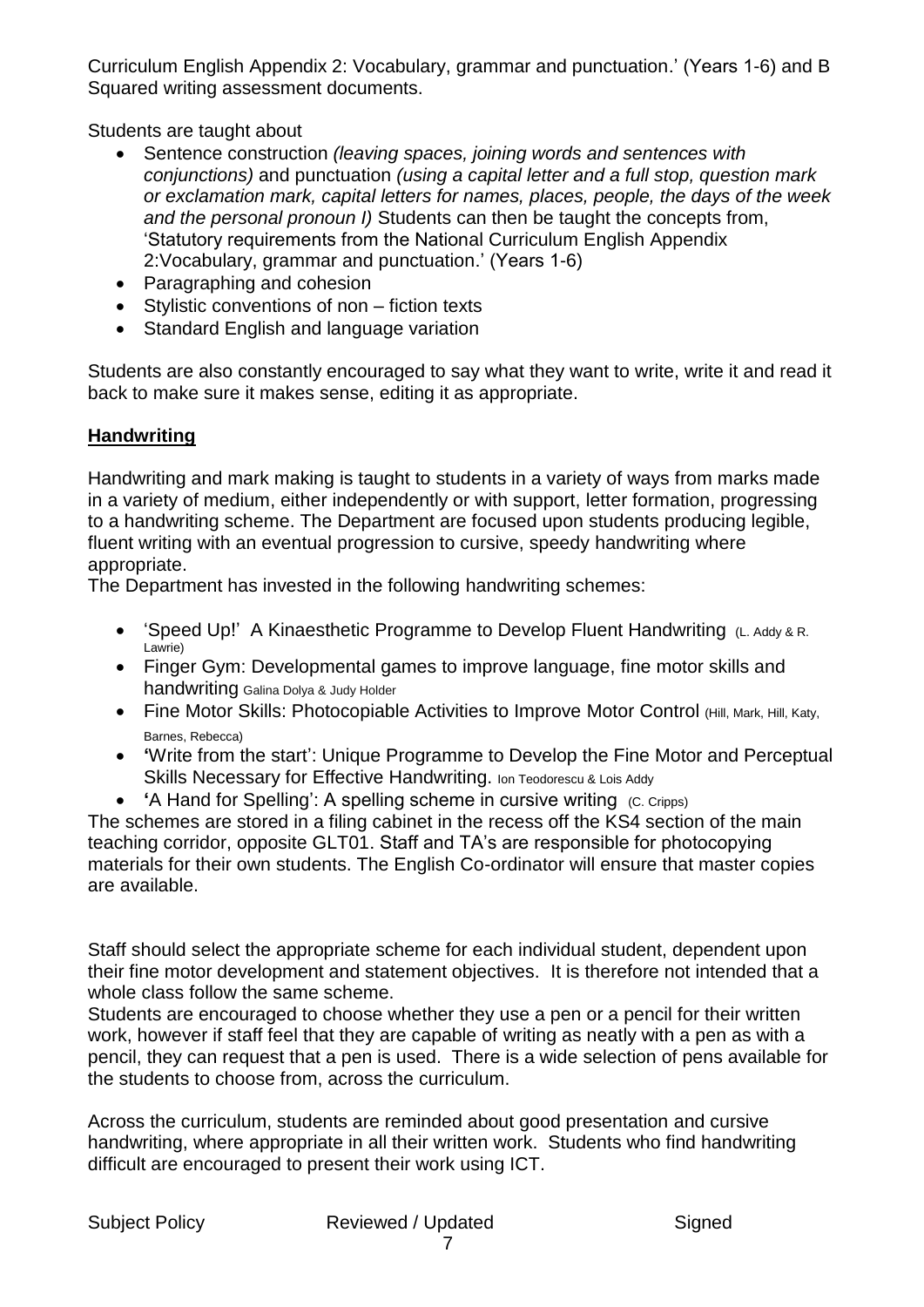### **Speaking, Listening and Spoken Language**

At Pendle Community High School, we put great emphasis on the development of speaking and listening skills and this is reflected in all lessons. Spoken language underpins the development of reading and writing. The quality and variety of language that our students hear and speak are vital for developing their vocabulary and grammar. All staff should ensure that they converse in language appropriate to the development of the individual student. Local identity through dialect is important, but staff should also aim to promote Standard English. Students are taught where and when non-standard English is appropriate, in particular when preparing for the world of work.

Learning Objectives, curricular group and individual targets are derived from the National Curriculum (KS1-4), SALT, Onwards and Upwards Assessment and at KS4, those aimed at gaining external accreditation.

Students are taught to:

- Enhance their receptive and expressive language skills so as to make measurable progress.
- Participate in discussion, presentations and performances.
- Evaluate their own and others' use of spoken language and listening strategies.
- Strive for a desired effect in accordance with the targeted audience.
- Sustain and develop discussion thinking through issues and problems.
- Appreciate and articulate meaning

In addition to this, the Speech Therapist devise individual speech and language programmes (Communication Profiles) for students who need additional support in this area and almost all students have a communication/speaking and listening target on their IEP.

The 'Language Groups' for all students in KS3 and 4 are delivered weekly. They are coordinated by English Lead and SMT after discussion with all teaching staff. Students have been assigned to different groups and staff provided with objectives for the lessons as well as resource materials. Future developments will see their written feedback on the students IEP.

At Pendle Community High School, we believe that all students have certain rights as communicators.

Students should have the right to:

- be offered choices
- express feelings
- understand communications
- reject
- request information
- have access to information
- be communicated with in a dignified manner
- aids, services and resources
- be listened to
- be included in social interaction
- learn about themselves
- learn about life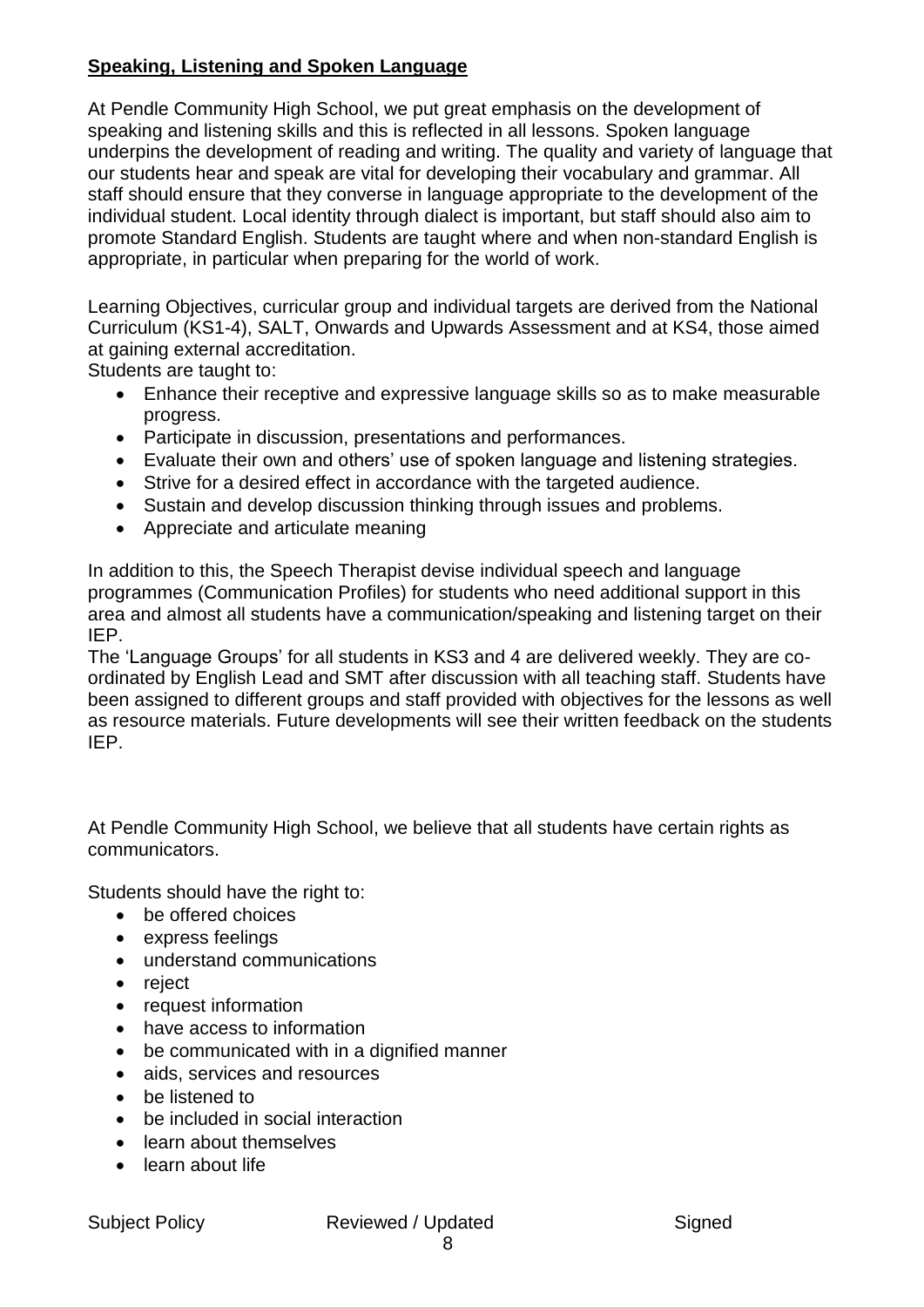There are students in school who have VI (visual impairment) and MSI (multi-sensory impairment) and for these students the support staff are being supported by the Teacher for VI and MSI. This support included training in Braille and Moon. School has also purchased resources to facilitate this including a Brailler, 'Zychem' Zyfuse Heater, loans from RNIB and Moon Cat series.

The Department aims to provide the highest quality and appropriate technological aids to promote communication together with high levels of staff expertise. We are continually working with the ICT Dept. for support and advice with new technologies.

## **Time Allocation / Cross-Curricular Links**

The subject of English is allocated the appropriate amount of time, taking into account NC guidance, to provide the pupils with a broad and balanced curriculum, which is appropriate for their needs. For pupils with more profound and complex needs the breadth and balance of the curriculum will be also be addressed through individual timetables and at the discretion of the K3 & K4 Teaching tutor.

Opportunities to explore this subject are also found in our Long and Medium Term Planning.

## **School Policy on Differentiation Within English**

Pupils at Pendle Community High School have Moderate, Severe and / or Profound and Multiple Learning Difficulties. They have a wide range of needs and abilities, some of which make it very difficult for them to carry out activities within English.

Through focused English lessons, we aim to teach:

- Speaking and Listening skills
- Reading skills-Narrative and Non-Fiction
- Writing Skills-Narrative and Non-Fiction
- Spelling skills
- Phonics
- Grammar
- Handwriting
- Drama

For pupils who have sensory impairments and / or physical disabilities and for those who experience developmental delay, English is based upon a multi-sensory approach, which starts from direct experience and progresses to structured activities and experiences using concrete materials. Staff will plan into the curriculum periods of time in the Multi Sensory Room to support/ enhance their learning.

Therefore, to enable the staff at Pendle Community High School to fully address the range of needs of the pupils and to enable us to show progression within the activities for the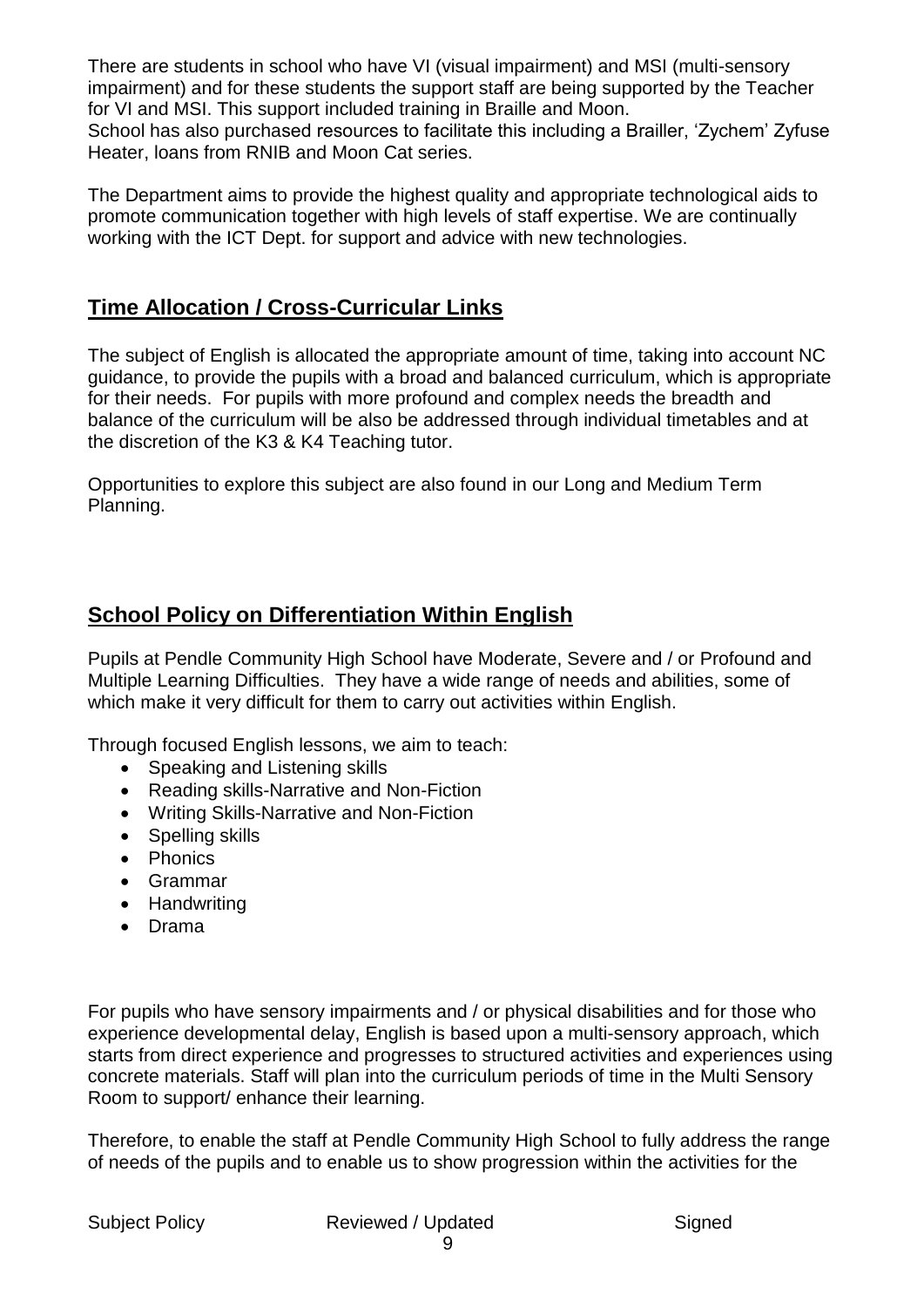appropriate Key Stage, the Programmes of Study as outlined in the Scheme of Work for English will be differentiated into 3 stages.

Using this differentiated approach, teachers can devise activities in all areas of English, which are planned specifically at the appropriate level of need and ability for all pupils, which also allows learning outcomes, recording and assessment to be directly linked to learning objectives.

# **Assessment, Recording and Reporting of Pupil Progress**

### **Introduction - Monitoring Pupil Progress and Achievement**

At Pendle Community High School staff have a good knowledge of the standards of achievement of the students. Judgements can be made about the strengths and weaknesses of individual pupils relative to their needs through:

- Teacher based assessment based on Onwards and Upwards and the agreed shared portfolio of evidence.
- Formal assessment through End of Key Stage Assessments and external assessment leading to nationally recognised accreditation. ( AQA Entry or AQA Unit Awards.)
- The monitoring and evaluation of Individual Education Plans and individual objectives, target planning and recording.

In addition:

- Compiling the English Assessment profile for each student, based on the APP model
- Levelling students' independent work, thus providing supporting evidence for each of the three target areas of Sp. & Li. @ Level 1 Spoken English , Reading and Writing.
- This independent work should be included into the files during the course of a unit of work in addition to an end of unit assessment.
- A portfolio of 'levelled/graded' work is being complied with all staff contributing student annotated work, linked to the B Squared Assessment Tool. It is stored in GLT01 English Store room. This file is an on-going resource.
- Discussion with staff at reflection meetings and review meetings.
- Through Annual Reviews of a student's Statement of Special Educational Needs
- Through End of Year Reports
- Through regular Parents' Evenings
- Through comments from parents and other professionals

These enable the staff team staff to fully monitor, evaluate and record students' progress.

## **Health and Safety**

The Subject Leader for English has a general responsibility for the application of the LEA and Schools Safety Policies within their subject area and are directly responsible to the